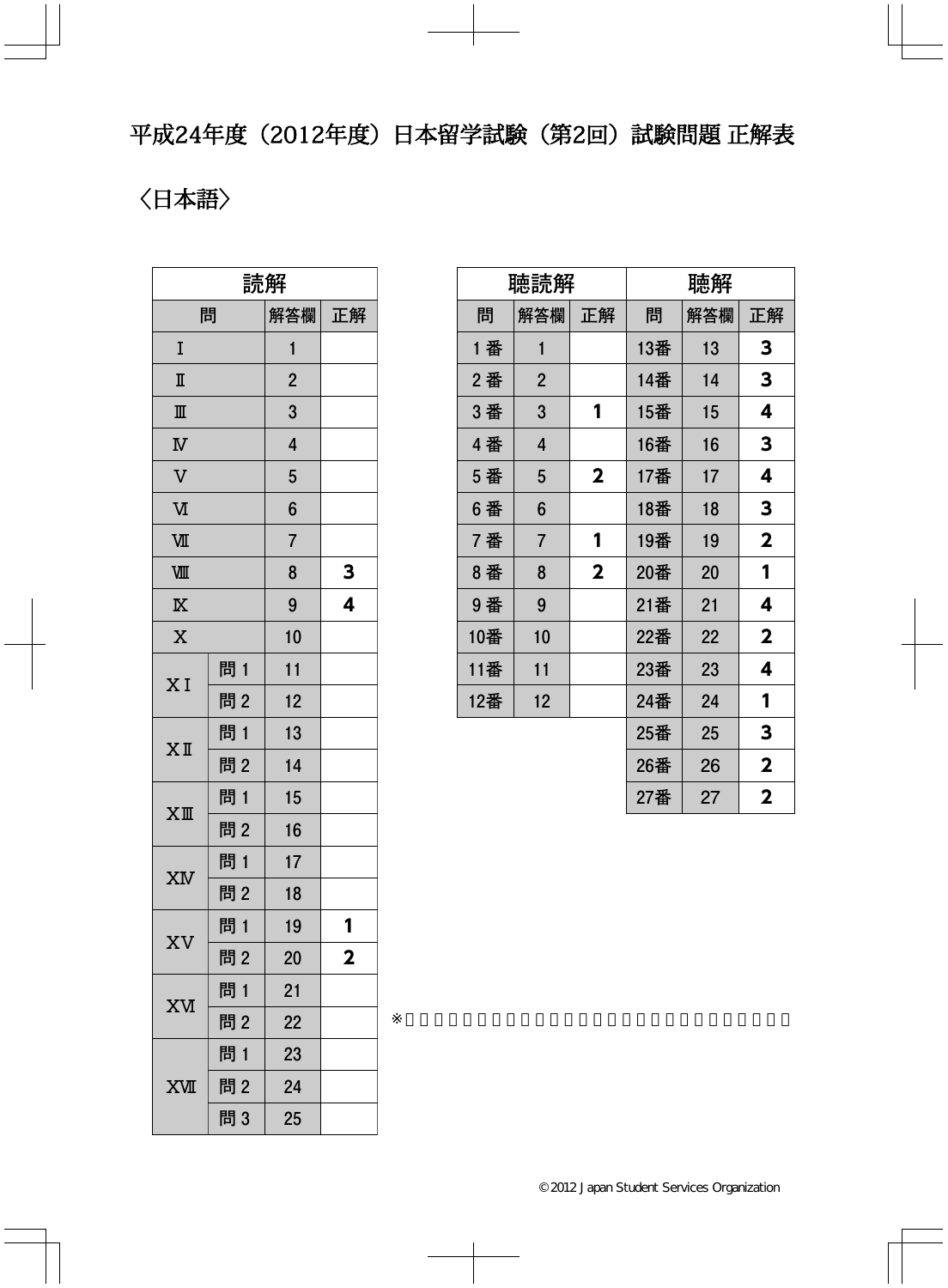## 平成24年度 (2012年度) 日本留学試験 (第2回) 試験問題正解表

## 〈理科〉

| 物理                      |     |                         |                         |  |
|-------------------------|-----|-------------------------|-------------------------|--|
|                         | 問   | 解答欄                     | 正解                      |  |
|                         | 問 1 | $\mathbf{1}$            | 1                       |  |
|                         | 問2  | $\overline{2}$          | 4                       |  |
|                         | 問3  | 3                       | 3                       |  |
| I                       | 問 4 | $\overline{\mathbf{4}}$ | 4                       |  |
|                         | 問5  | 5                       | $\overline{\mathbf{2}}$ |  |
|                         | 問6  | 6                       | 6                       |  |
|                         | 問7  | $\overline{7}$          | 4                       |  |
| $\mathbb I$             | 問1  | 8                       | $\overline{\mathbf{2}}$ |  |
|                         | 問2  | 9                       | 6                       |  |
|                         | 問3  | 10                      | 3                       |  |
|                         | 問 1 | 11                      | 4                       |  |
| $\mathbb{I}$            | 問2  | 12                      | 3                       |  |
|                         | 問3  | 13                      | 4                       |  |
|                         | 問1  | 14                      | 3                       |  |
| $\overline{\mathbf{N}}$ | 問2  | 15                      | 1                       |  |
|                         | 問3  | 16                      | $\mathbf 2$             |  |
|                         | 問 4 | 17                      | 7                       |  |
|                         | 問5  | 18                      | 1                       |  |
|                         | 問6  | 19                      | 3                       |  |

| 化学  |                |                         |  |  |
|-----|----------------|-------------------------|--|--|
| 問   | 解答欄            | 正解                      |  |  |
| 問1  | 1              | 4                       |  |  |
| 問2  | $\overline{2}$ | 3                       |  |  |
| 問3  | 3              | 3                       |  |  |
| 問 4 | $\overline{4}$ | 6                       |  |  |
| 問5  | 5              | 5                       |  |  |
| 問6  | 6              | $\overline{\mathbf{2}}$ |  |  |
| 問7  | $\overline{7}$ | 5                       |  |  |
| 問8  | 8              | 4                       |  |  |
| 問9  | 9              | 3                       |  |  |
| 問10 | 10             | 3                       |  |  |
| 問11 | 11             | 5                       |  |  |
| 問12 | 12             | $\overline{\mathbf{2}}$ |  |  |
| 問13 | 13             | 1                       |  |  |
| 問14 | 14             | 5                       |  |  |
| 問15 | 15             | 4                       |  |  |
| 問16 | 16             | 1                       |  |  |
| 問17 | 17             | $\overline{\mathbf{2}}$ |  |  |
| 問18 | 18             | 3                       |  |  |
| 問19 | 19             | 5                       |  |  |
| 問20 | 20             | 6                       |  |  |

| 生物  |                |                         |  |  |
|-----|----------------|-------------------------|--|--|
| 問   | 解答欄            | 正解                      |  |  |
| 問 1 | 1              | 1                       |  |  |
| 問2  | $\overline{c}$ | 4                       |  |  |
| 問3  | $\mathbf 3$    | 5                       |  |  |
|     | $\overline{4}$ | $\overline{\mathbf{2}}$ |  |  |
| 問 4 | 5              | 4                       |  |  |
|     | 6              | 3                       |  |  |
| 問5  | $\overline{7}$ | 4                       |  |  |
| 問6  | 8              | 4                       |  |  |
|     | 9              | 4                       |  |  |
| 問7  | 10             | 3                       |  |  |
| 問 8 | 11             | 4                       |  |  |
| 問9  | 12             | $\overline{\mathbf{2}}$ |  |  |
| 問10 | 13             | 4                       |  |  |
| 問11 | 14             | $\overline{\mathbf{2}}$ |  |  |
| 問12 | 15             | $\overline{\mathbf{z}}$ |  |  |
| 問13 | 16             | 3                       |  |  |
| 問14 | 17             | 6                       |  |  |
| 問15 | 18             | 5                       |  |  |
|     |                |                         |  |  |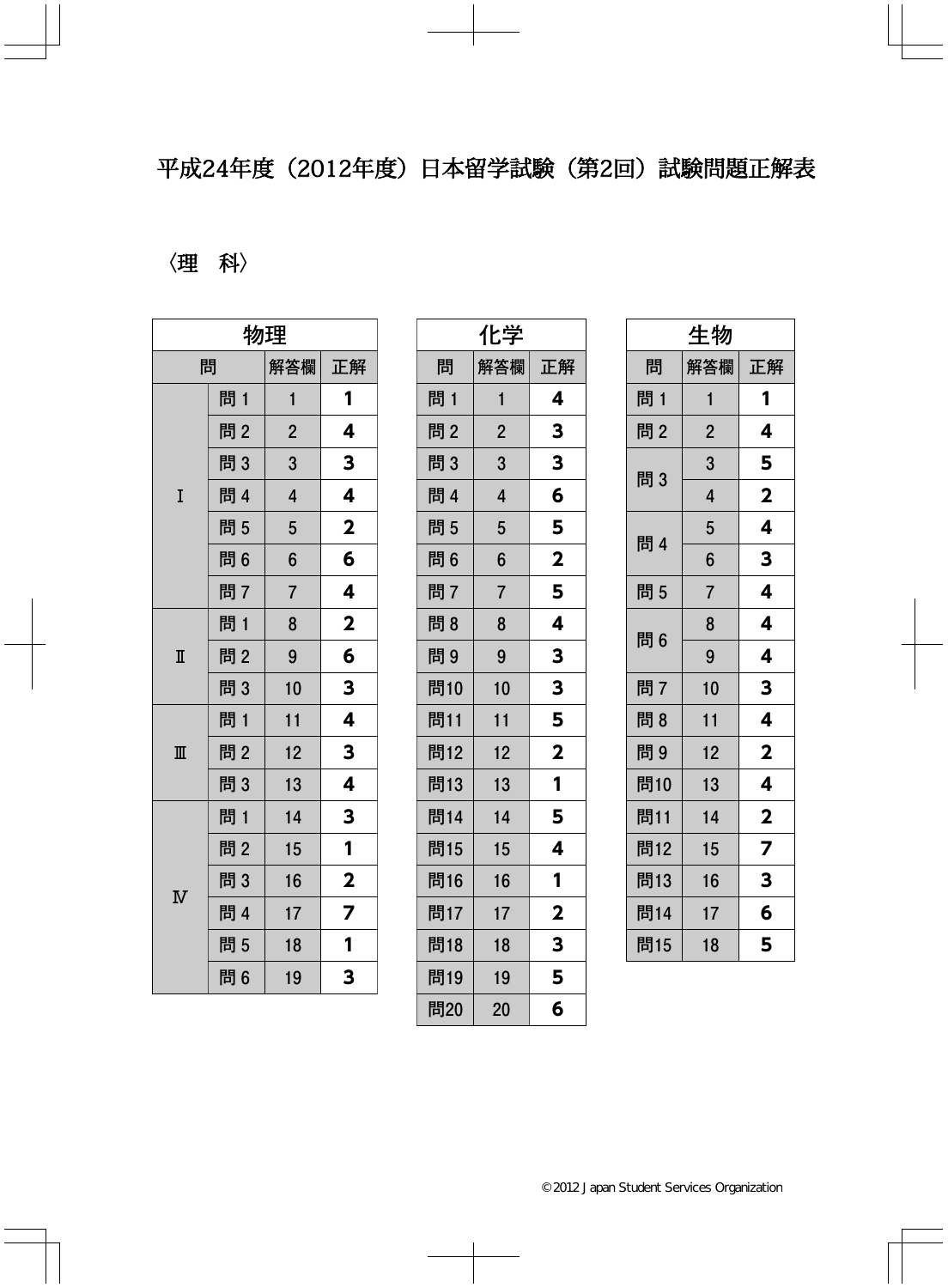## 〈総合科目〉

| 問   | 解答欄            | 正解                      |
|-----|----------------|-------------------------|
|     | 1              | $\overline{\mathbf{2}}$ |
| 問 1 | $\overline{2}$ | 3                       |
|     | 3              | $\overline{\mathbf{2}}$ |
|     | $\overline{4}$ | 1                       |
|     | 5              |                         |
| 問2  | 6              | 1                       |
|     | $\overline{7}$ | 4                       |
|     | 8              |                         |
| 問3  | 9              | $\mathbf{2}$            |
| 問 4 | 10             | 3                       |
| 問5  | 11             | 3                       |
| 問6  | 12             | $\overline{\mathbf{2}}$ |
| 問7  | 13             | 4                       |
| 問8  | 14             |                         |
| 問9  | 15             | 3                       |
| 問10 | 16             |                         |
| 問11 | 17             | 4                       |
| 問12 | 18             | 3                       |
| 問13 | 19             | 1                       |
| 問14 | 20             | 1                       |

| 問   | 解答欄 | 正解                      |
|-----|-----|-------------------------|
|     | 21  | 4                       |
| 問15 | 22  | 1                       |
| 問16 | 23  | 3                       |
| 問17 | 24  |                         |
| 問18 | 25  | 4                       |
| 問19 | 26  | 3                       |
| 問20 | 27  | $\overline{\mathbf{2}}$ |
| 問21 | 28  | 3                       |
| 問22 | 29  | $\overline{\mathbf{2}}$ |
| 問23 | 30  | 4                       |
| 問24 | 31  | 4                       |
| 問25 | 32  |                         |
| 問26 | 33  | $\mathbf 2$             |
| 問27 | 34  | 4                       |
| 問28 | 35  | 1                       |
| 問29 | 36  | 3                       |
| 問30 | 37  | 3                       |